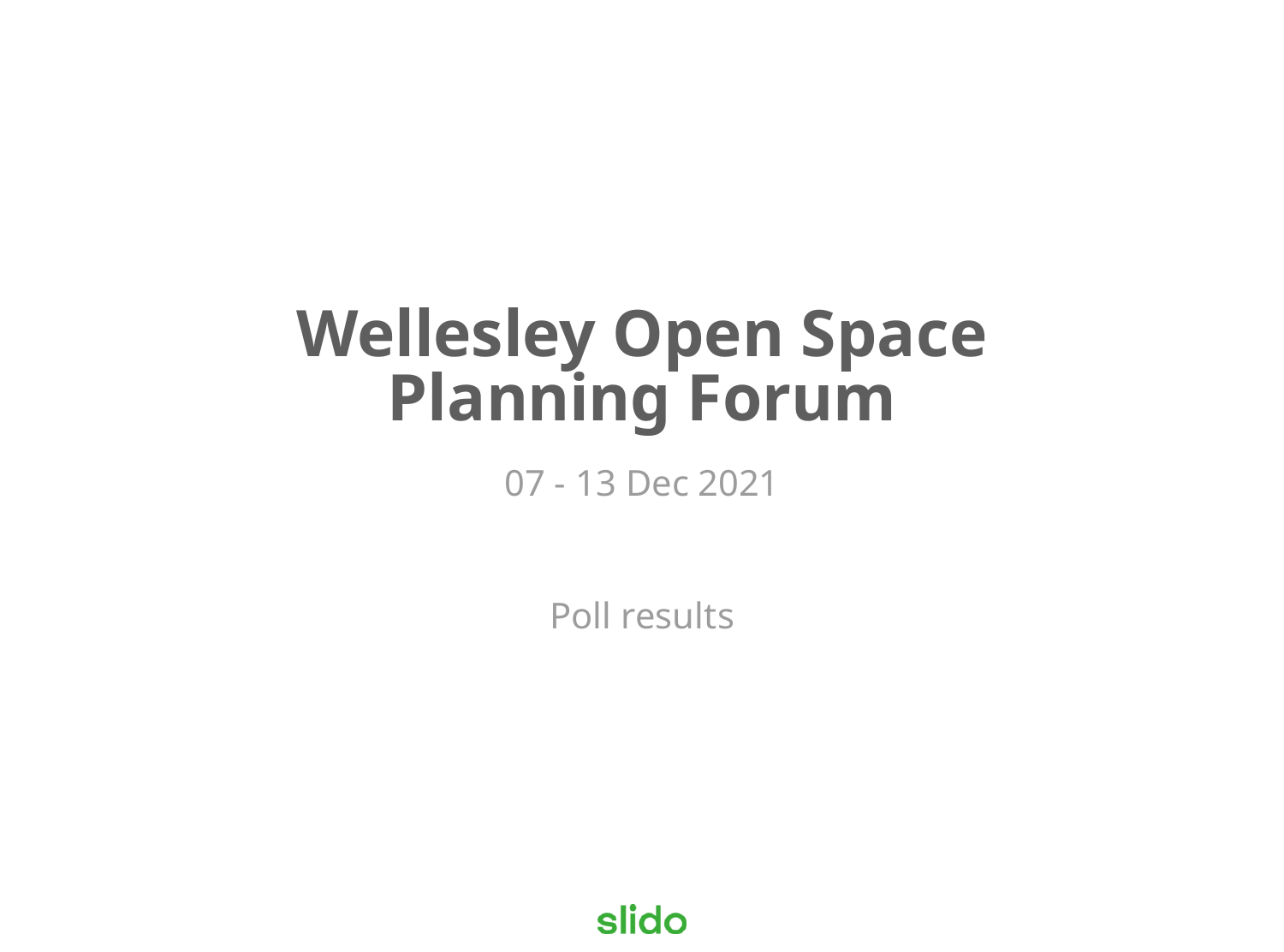#### **Table of contents**

- What do you most like to do at your favorite Open Space?
- What is your Favorite Open Space in Wellesley
- If the group present tonight was to start the next biggest band, what would we be called?
- Rank the Following Actions for Goal 1: Restore, preserve, and enhance open space
- Rank the Following Actions for Goal 2: Protect, enhance, and restore Wellesley's sensitive land, water, and wetland resources
- Rank the Following Actions for Goal 3: Expand and Protect the tree canopy
- Rank the Following Actions for Goal 4: Prevent damage to natural resources and human health
- Rank the Following Action Steps for Goal 5: Take action to address the accelerating climate change crisis.
- Rank the Following Action Steps for Goal 6: Promote Stewardship
- Rank the Following Action Steps for Goal 7: Create Resource Management Strategies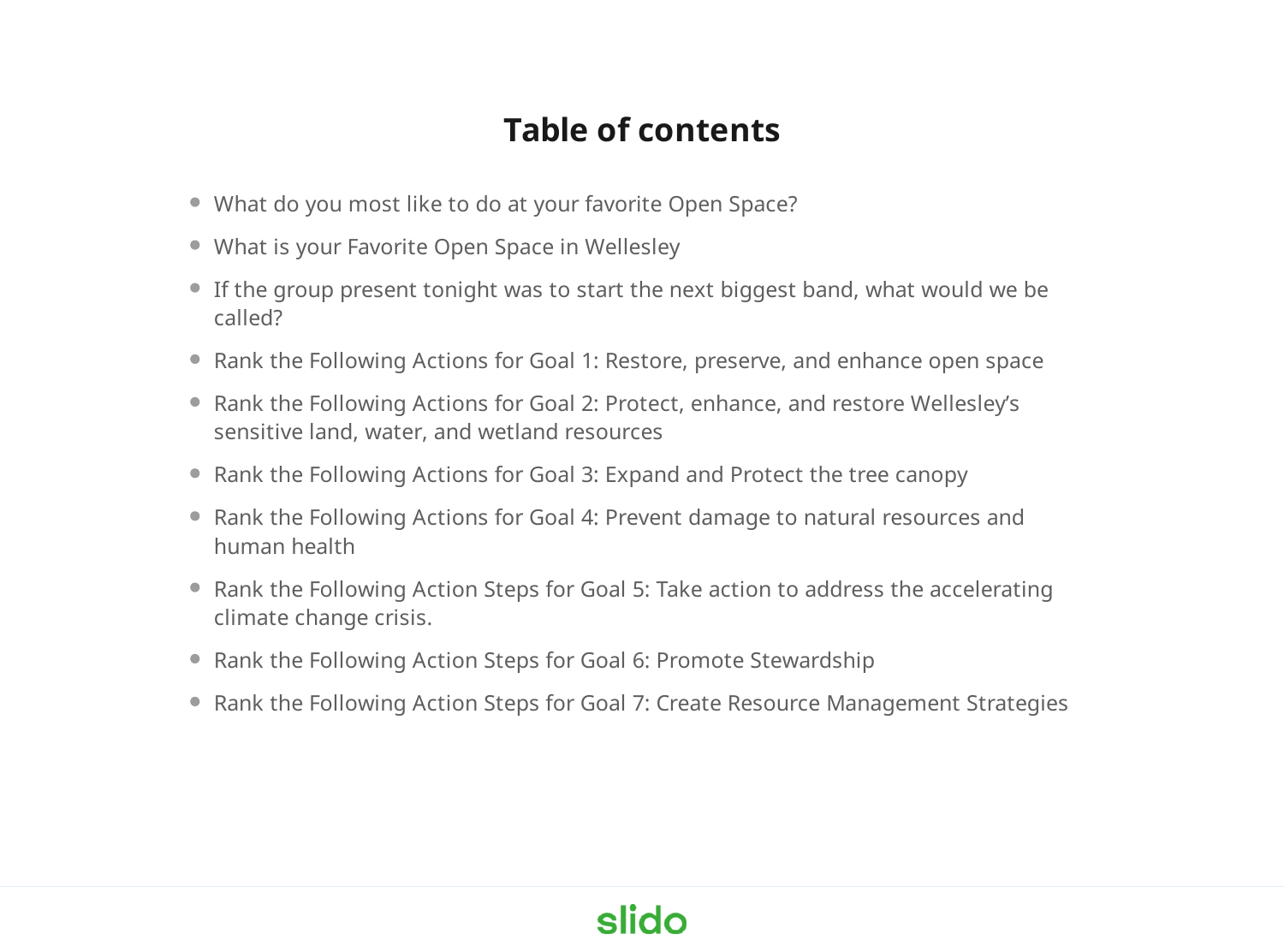#### **Table of contents**

- Rank the Following Actions for Goal 8: Promote the awareness and use of parks, recreation facilities, and open space resources
- Rank the Following Actions for Goal 9: Ensure that open space and recreational programs continue.
- Rank the Following Actions for Goal 10: Provide opportunities for safe and enjoyable walking and bicycle access throughout Town.
- What is the Town doing well to meet community Open Space and Recreational needs?
- What could the Town do better and how?
- What Open Space and Recreational opportunities are missed?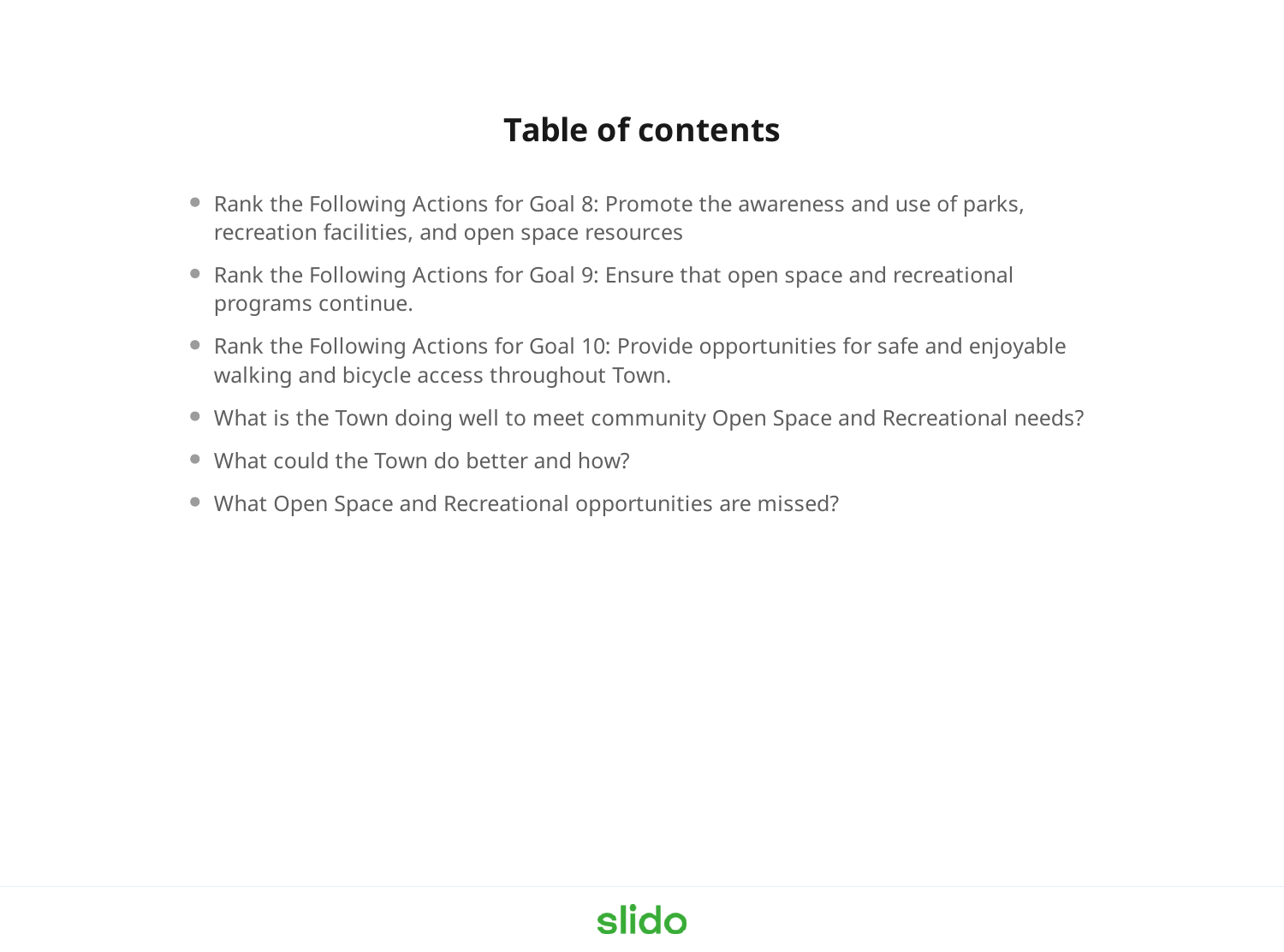#### **What do you most like to do at your favorite Open Space?**



Walk<sup>Run</sup> Dog walk watch Walk my dog Swim Fish **Birding Ourdoors** Bird watch Skate walk, experience quiet Nature observation see and hear wildlife Enjoy outdoors enjoy nature Water is happy space Sun Walk, run l,see wildlife Walk trails Garden Walk observe plants anima Walk listen to bugs Walk and enjoy nature Trails nature run Toad chorus Swim skate kayak bird! Spend time with friends Run on nature trails Read and relax Quiet thinking Quiet Walk at nught Ourdoors Observe nature Nature Listen to birds and bees Hike Contemplate Fishing Enjoy quiet Called Manual Harger Find nature Explore Buke Boating Bike Be quiet while McIntyre Be in night quiet Appreciate nature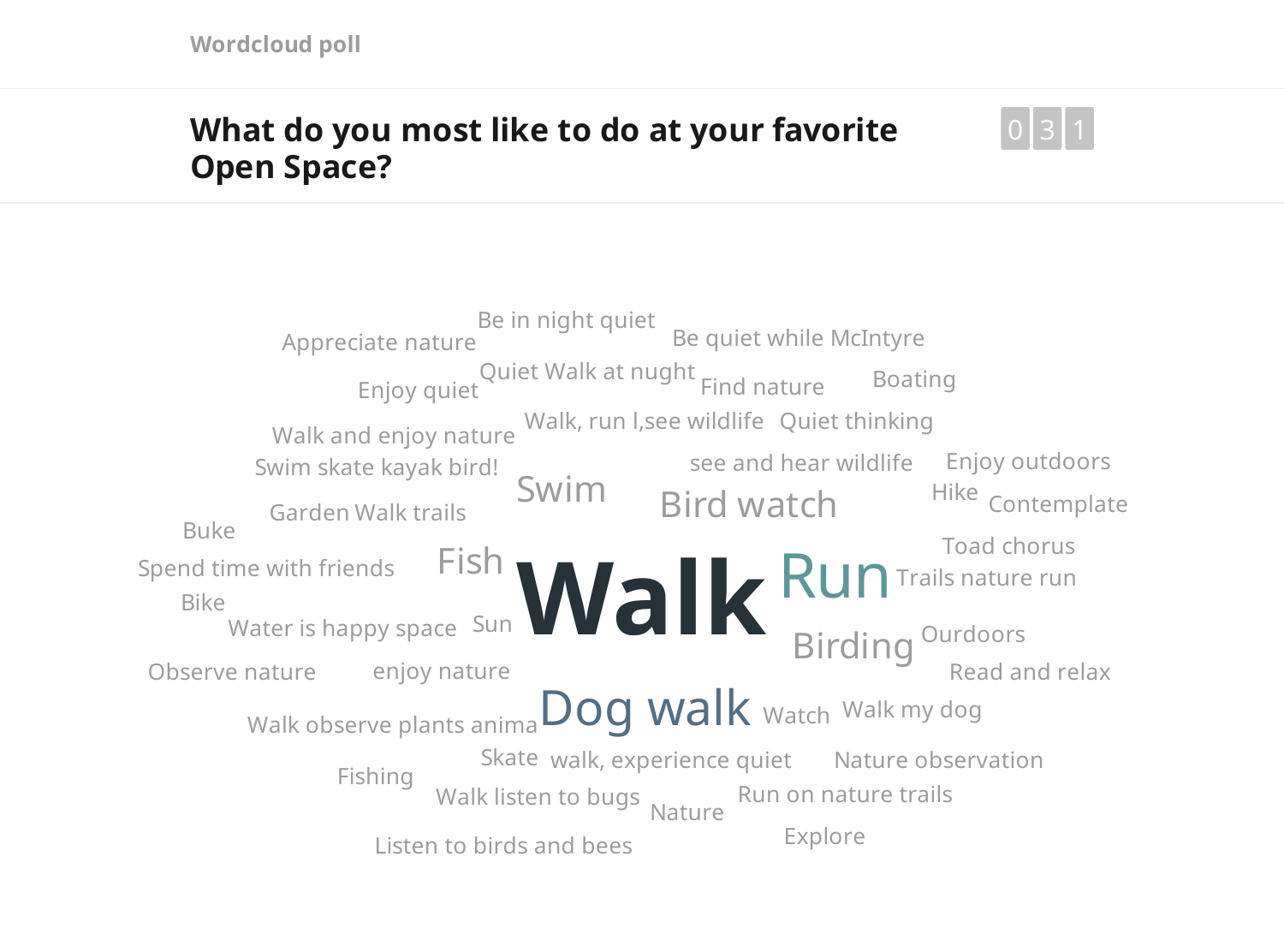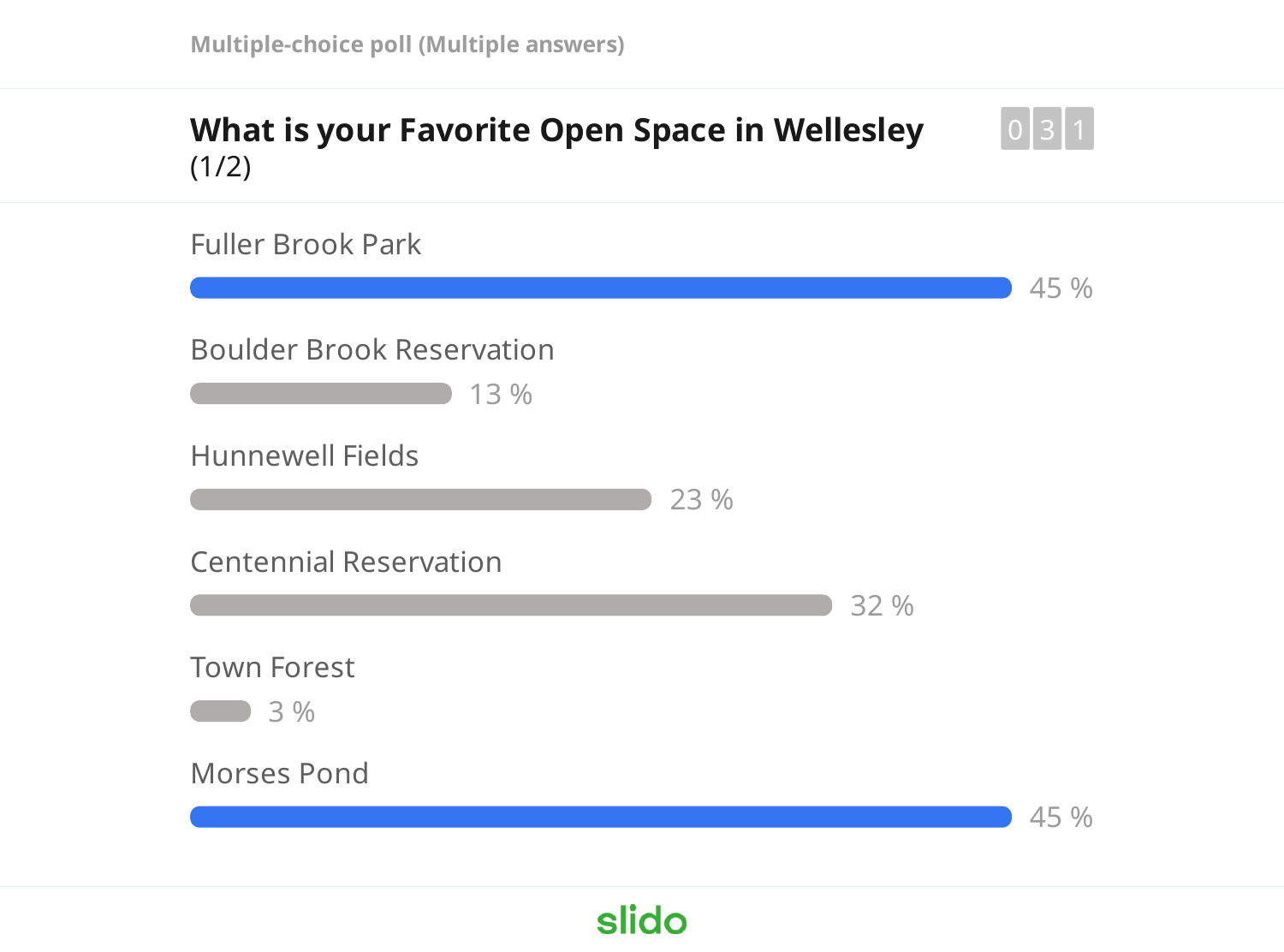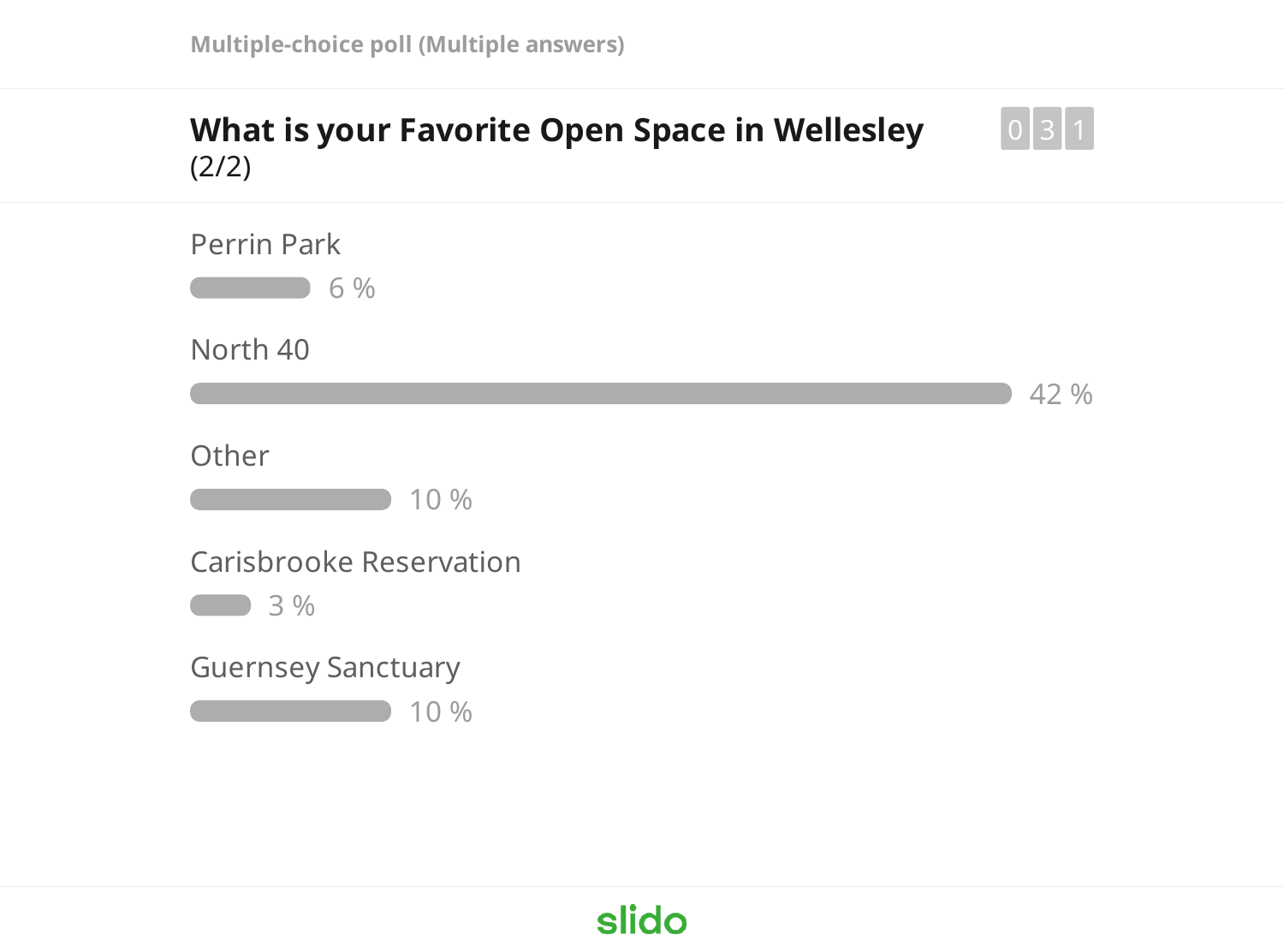#### **If the group present tonight was to start the next biggest band, what would we be called?**



0 3 1 0

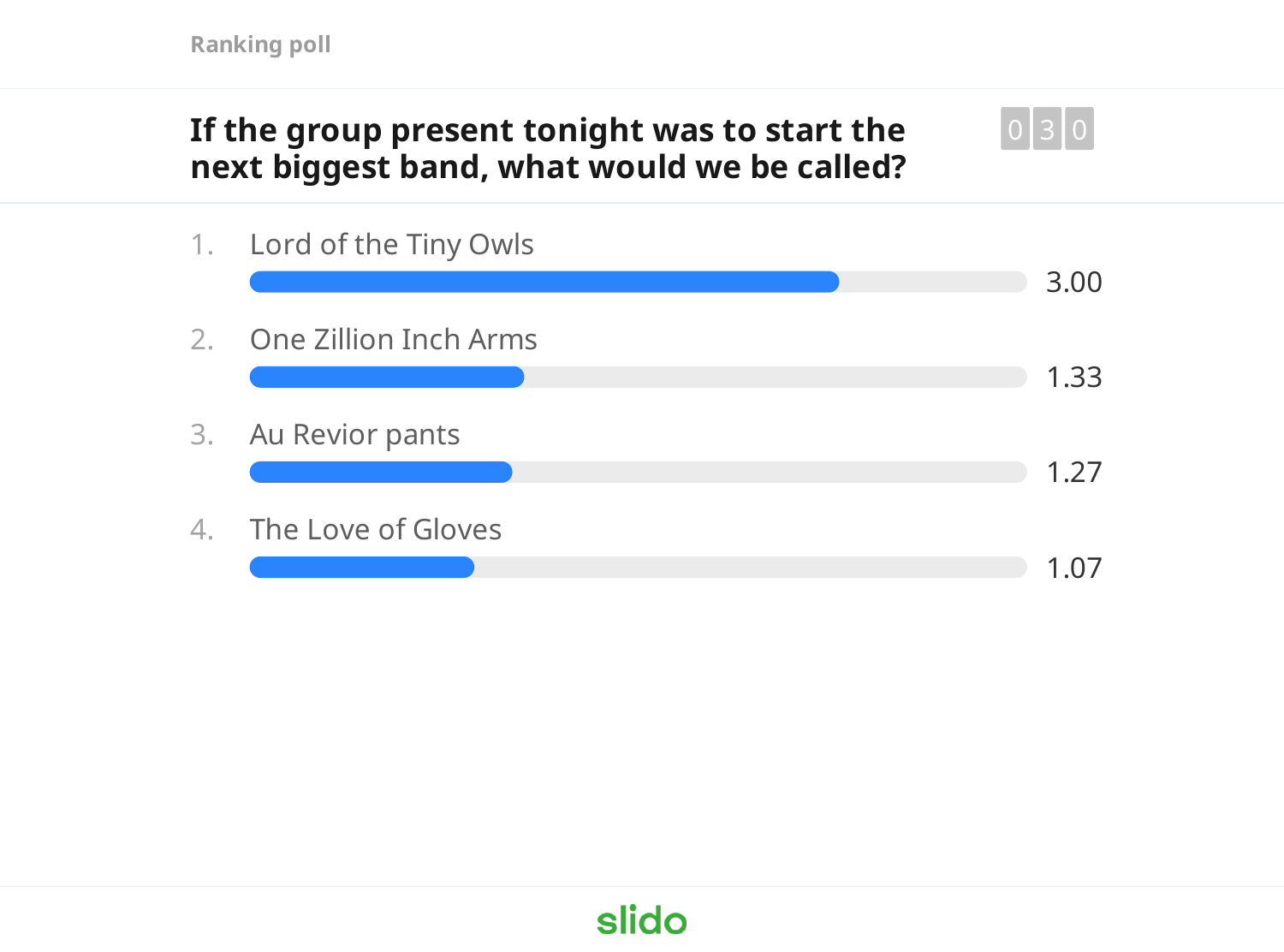#### **Rank the Following Actions for Goal 1: Restore, preserve, and enhance open space**

- 1. Limiting development and/or the effect of development near wetlands, surface water features, and wildlife habitat areas.
- 2. Protecting trees, limiting tree removal during development, and ensuring proactive vegetation management.
- 3. Encouraging densification in appropriate areas.
- 4. Protecting existing protected lands by enforcing leash laws and minimizing harmful human practices.

1.88

0 3 2

3.06

2.94

2.13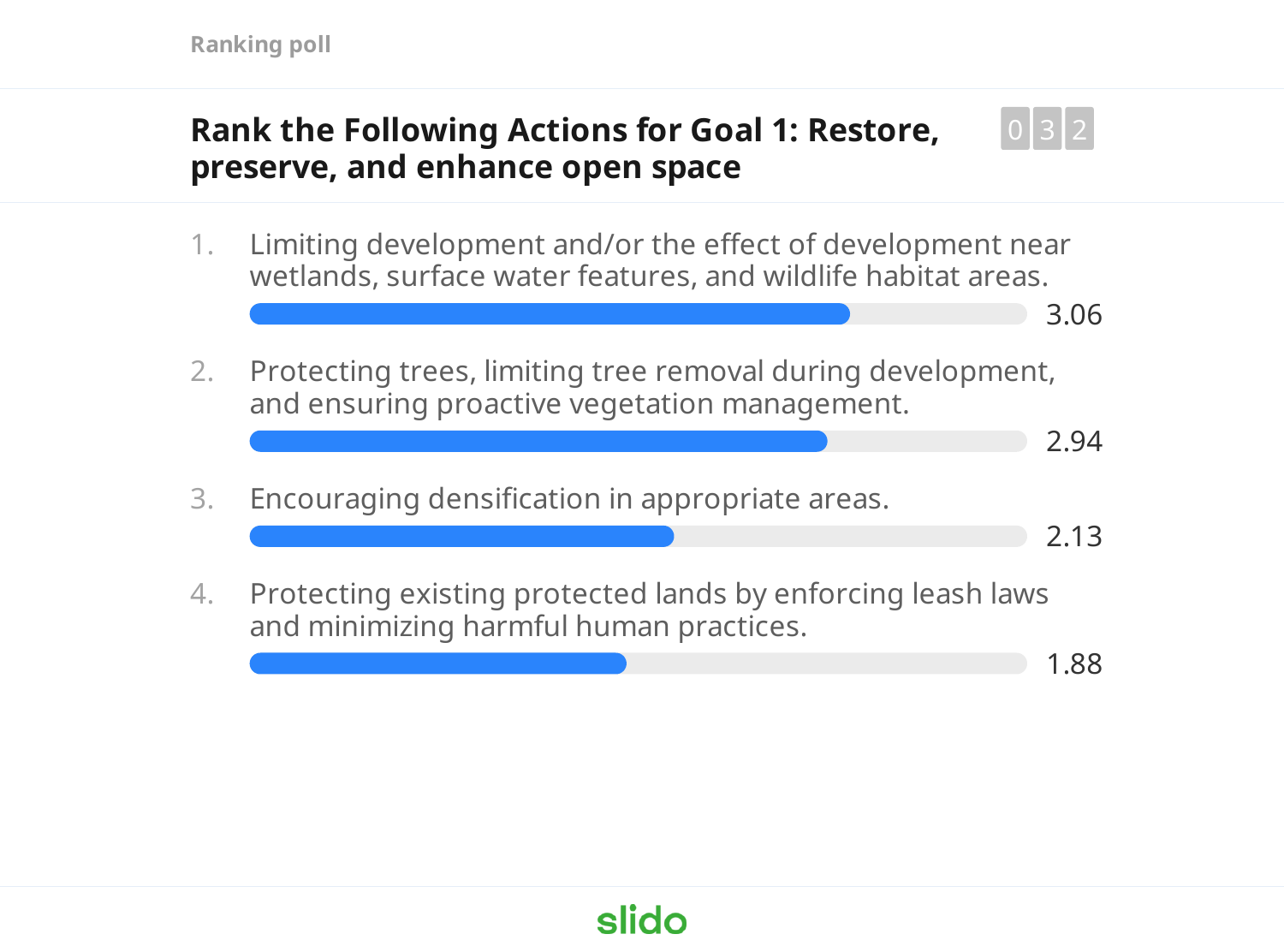#### **Rank the Following Actions for Goal 2: Protect, enhance, and restore Wellesley's sensitive land, water, and wetland resources**

- 1. Focusing on Lake Waban, Morses Pond, and Longfellow Pond and/or drinking water resources.
- 2. Education or awareness initiatives to engage residents and encourage environmentally friendly behaviors.
- 3. Enforcement or regulations in their comments. Most comments were focused broadly on strengthening enforcement of existing regulations.

2.47

2.69

2.50

0 3 2

4. Encouraging more environment-friendly lawn care practices with most favorable toward the idea of limiting harmful lawn care applications.

2.34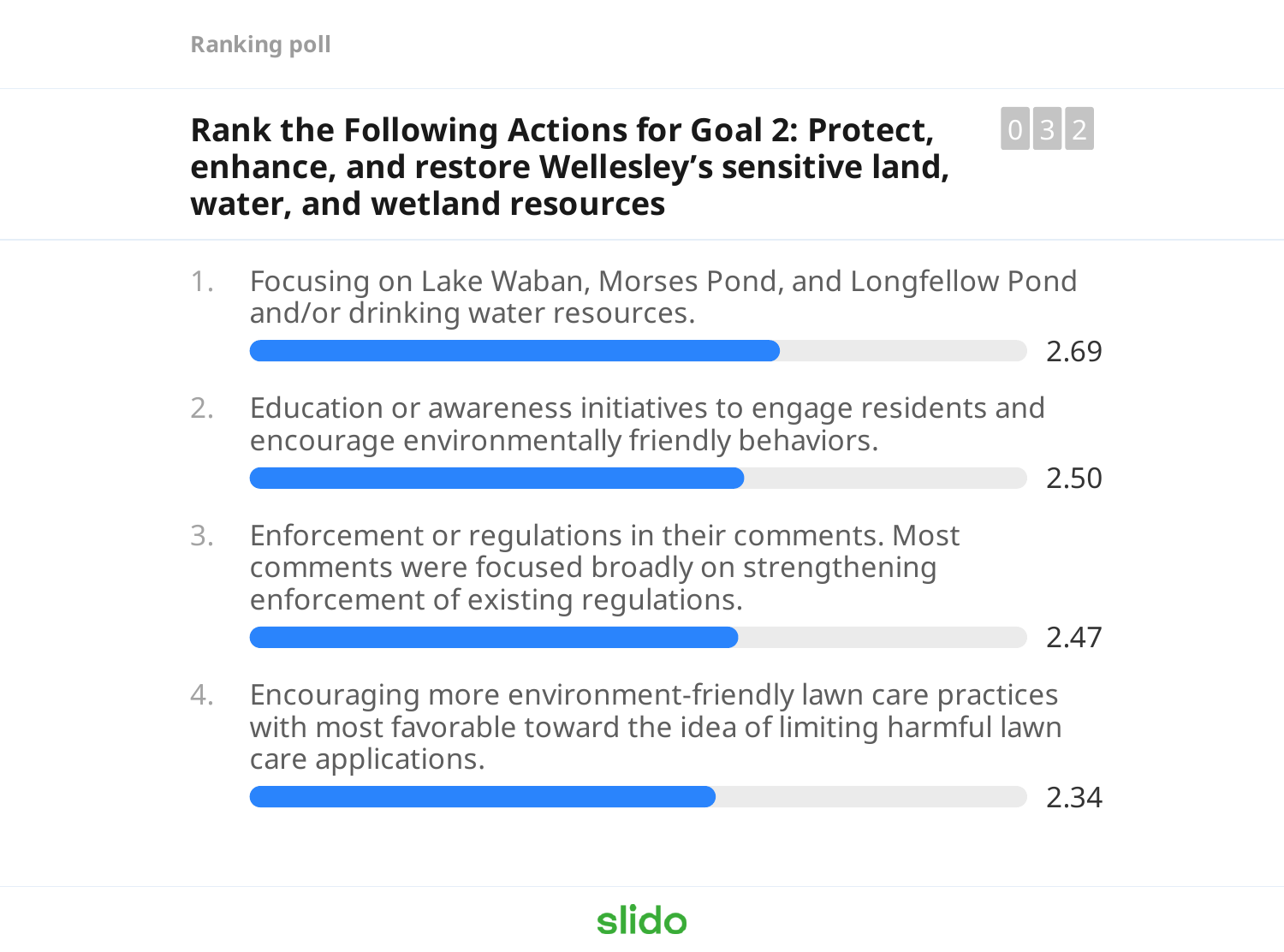#### **Rank the Following Actions for Goal 3: Expand and Protect the tree canopy**

- 1. Stronger enforcement of existing tree regulations to prevent existing trees from being removed. Comments also focused on pairing enforcement with stricter penalties for illegal tree removals.
- 2. Raising awareness of tree canopy benefits and educating residents to encourage more tree plantings (especially on private property).
- 3. More actions to protect the tree canopy by mapping, quantifying benefits, and establishing metrics and removing invasive species and planting native species.
	- 2.66

2.78

2.69

0 3 2

4. Tree planting days and tree giveaways for residents

1.88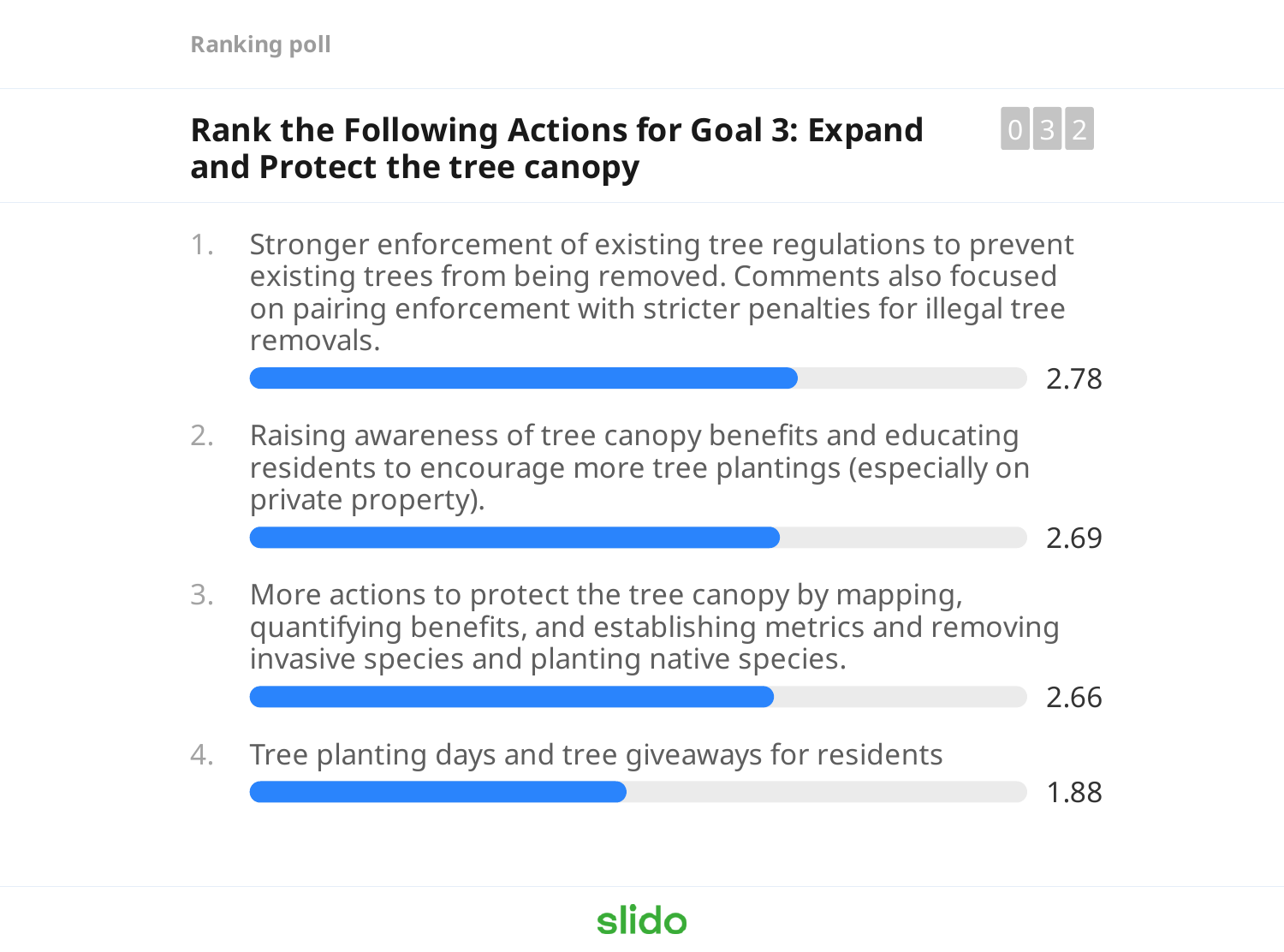#### **Rank the Following Actions for Goal 4: Prevent damage to natural resources and human health**  $(1/2)$

- 1. Focus on more environment-friendly lawn care practices. Limit and/or banning the use of loud, gas-powered lawn equipment (especially leaf blowers). Other comments focused on discouraging environmental harmful chemicals and encouraging native plantings.
- 2. Mechanisms to encourage environmentally friendly behaviors. Education and incentives were frequently mentioned. Respondents also mentioned increasing the number of hazardous waste disposal days to facilitate safe disposal.

2.69

3.22

0 3 2

3. Stronger enforcement and consequences for residents who violate Town regulations and by-laws.

2.28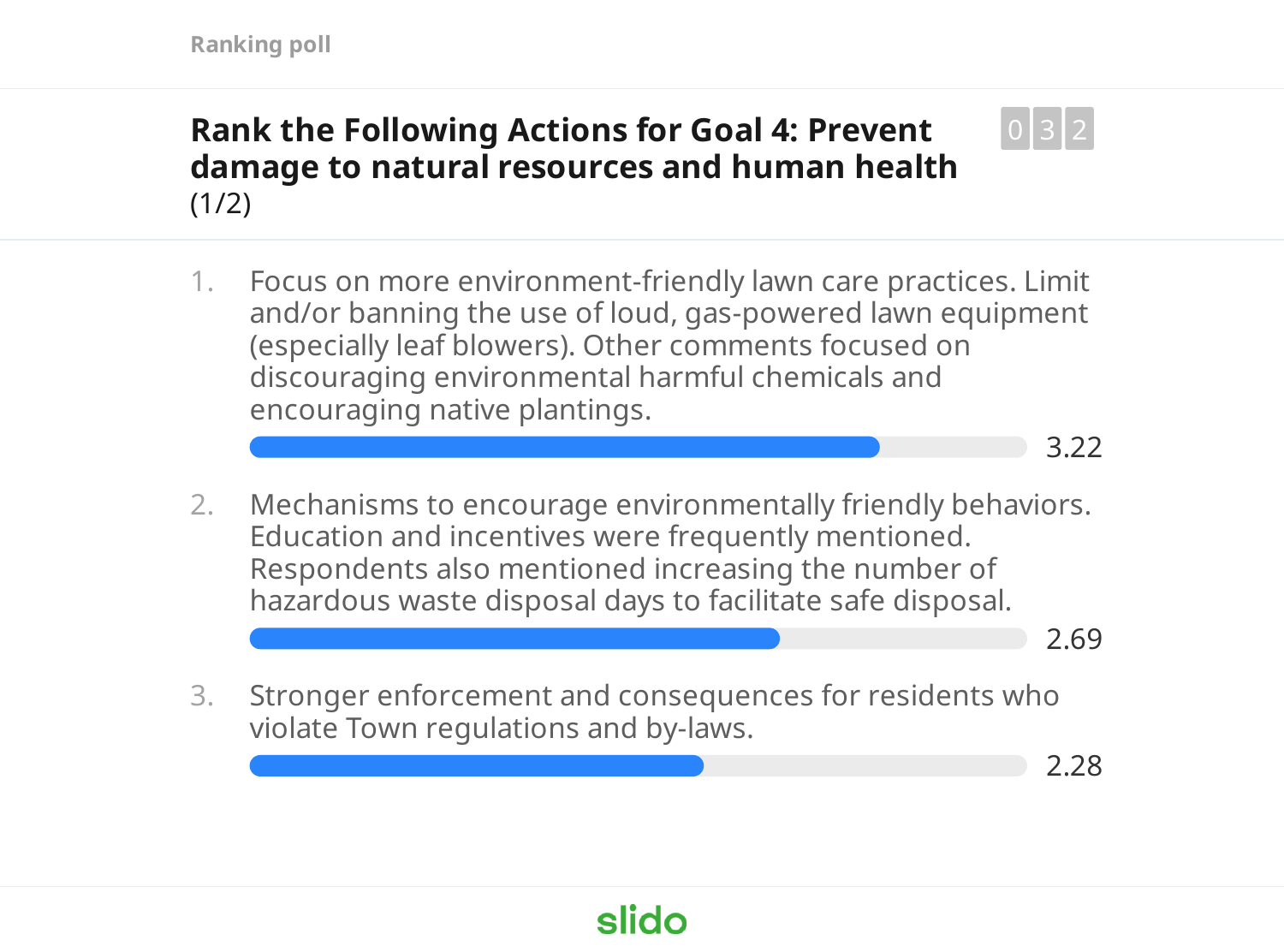#### **Rank the Following Actions for Goal 4: Prevent damage to natural resources and human health** (2/2)

4. Increasing the number of hazardous waste disposal days to facilitate safe disposal, as well as educating residents about the environmental impacts of hazardous materials.

1.81

0 3 2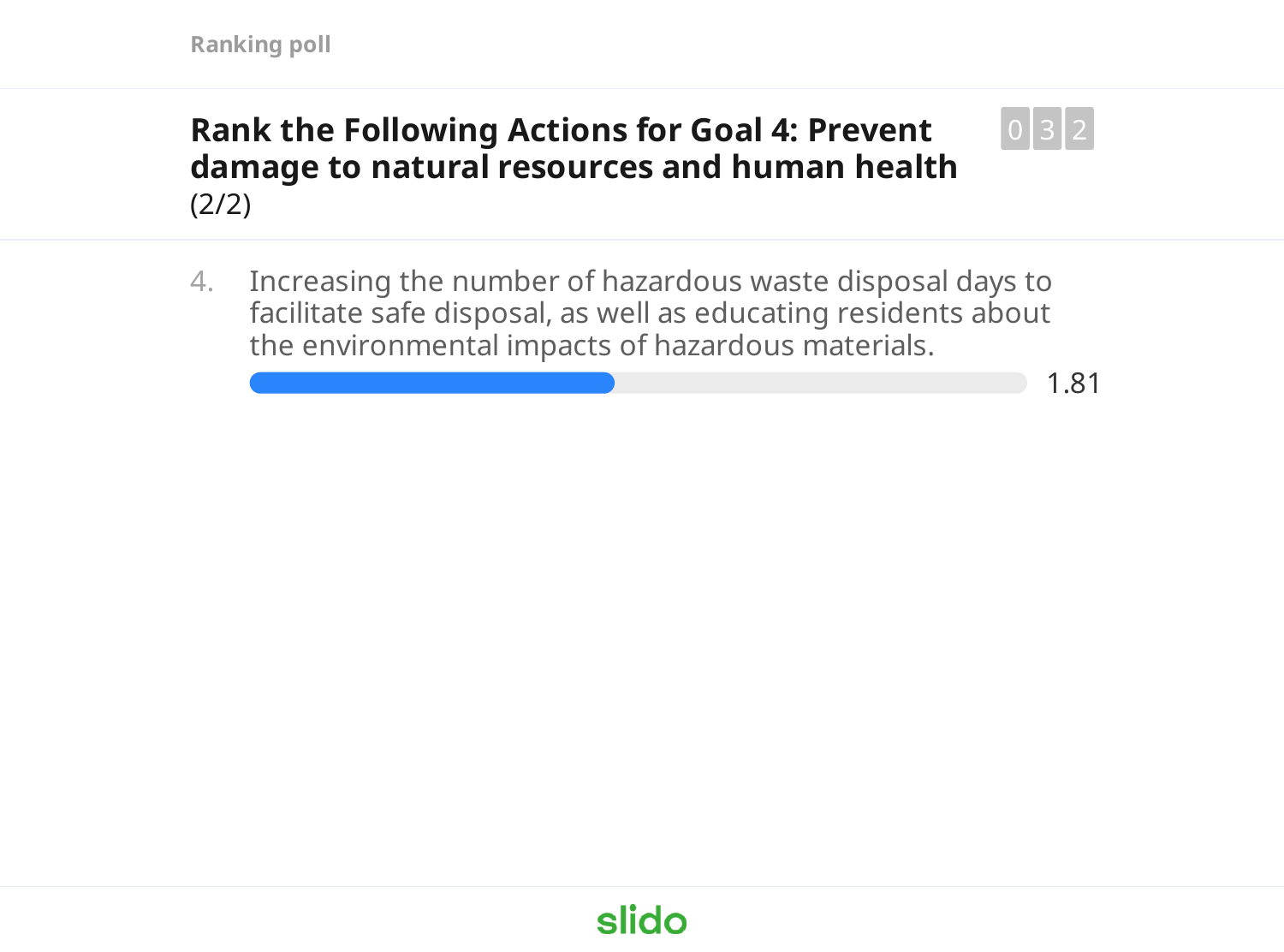#### **Rank the Following Action Steps for Goal 5: Take action to address the accelerating climate change crisis.** 0 3 1

- 1. Implementing sustainable practices within the Town's departments or on Town-owned land, in part to lead by example.
- 2.84
- 2. Encouraging environmentally responsible behaviors through incentives, education, and/or assistance. Composting, recycling, and trash was mentioned by multiple respondents.
- 3. More electric vehicle infrastructure/adoption and addressing idling issues with school parent-student drop-offs.

2.39

2.77

4. Instituting new regulations or focusing on enforcement of existing regulations, although three respondents questioned the need for more regulations and/or enforcement.

slido

2.00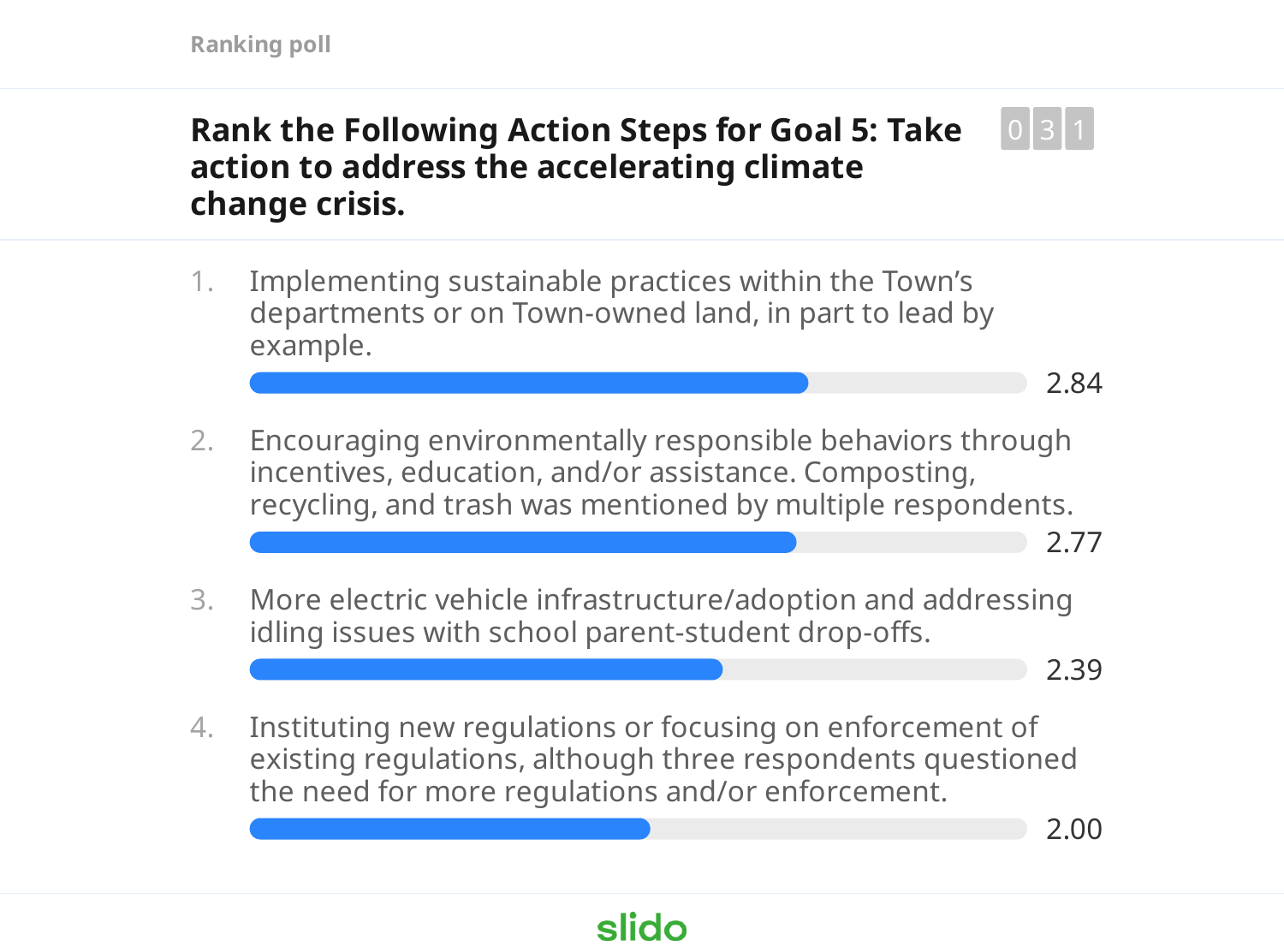#### **Rank the Following Action Steps for Goal 6: Promote Stewardship**  $(1/2)$

- 1. Focus on actions and engagement that would change Wellesley residents' behavior. Recommendations include incentivizing environmental protection by private actors, community education, community stewardship events, and better enforcement.
	- 3.00

0 3 2

2. Planting more trees and plant species that provide benefits to local pollinators and protecting existing natural resources. Changing Town mowing policies to protect pond buffers and collaboration with local institutions was also mentioned.

2.63

3. Support increased environmental programming in K-12. Many recommended that environmental programming include younger grades to foster stewardship from an early age.

2.59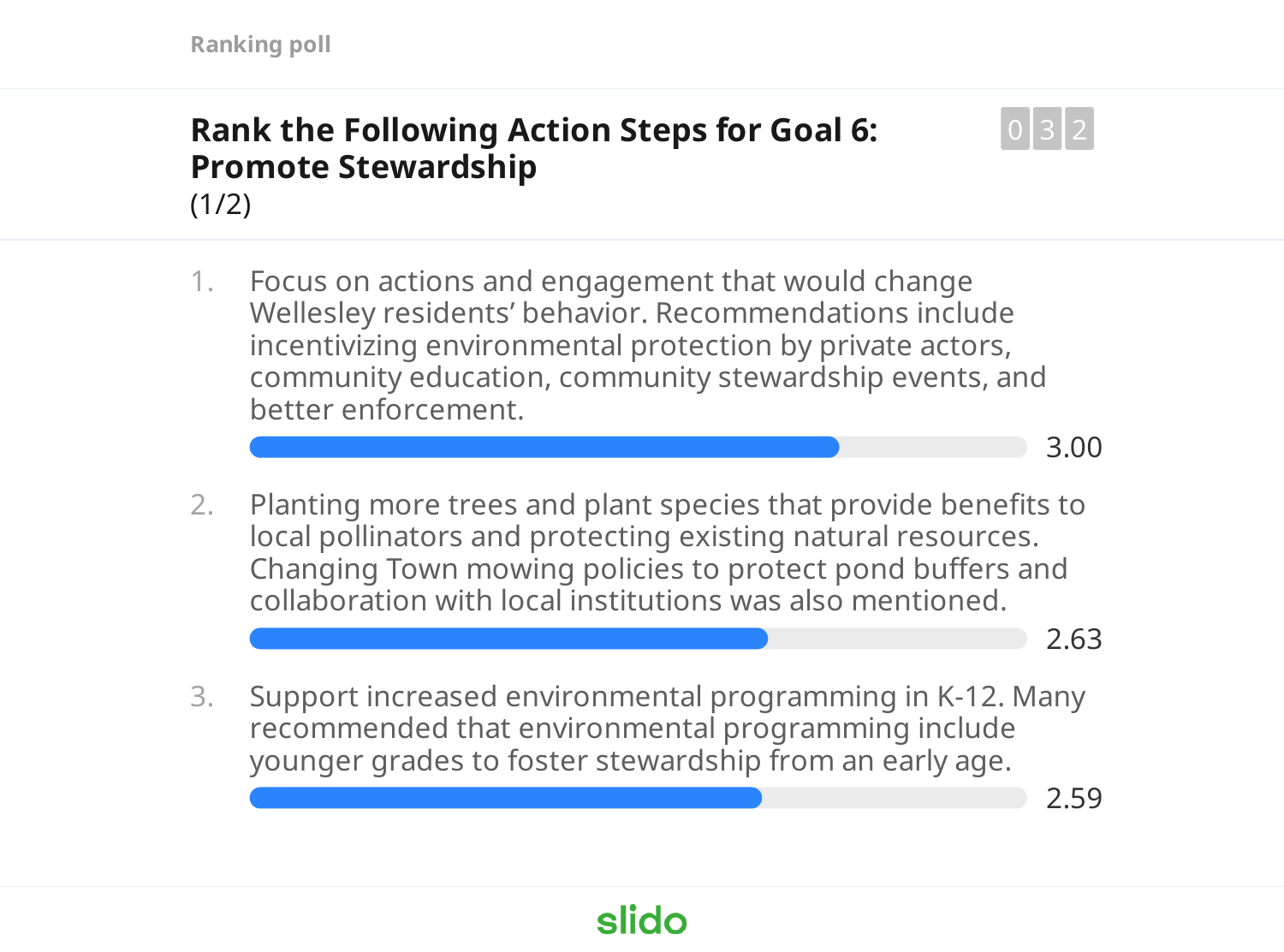#### **Rank the Following Action Steps for Goal 6: Promote Stewardship** (2/2)



1.78

0 3 2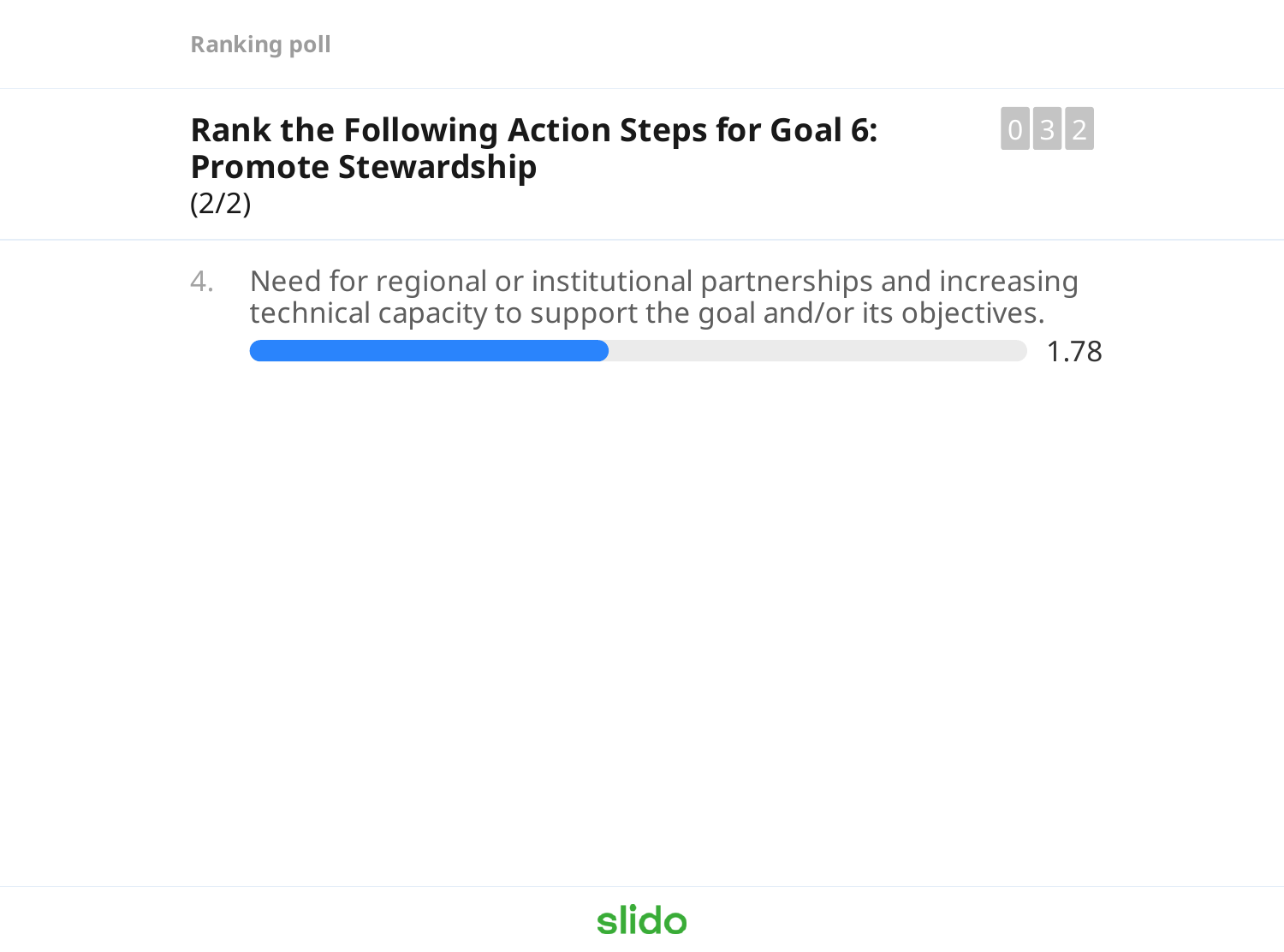#### **Rank the Following Action Steps for Goal 7: Create Resource Management Strategies**  $(1/2)$

1. Land acquisition and/or preventing development from destroying natural habitat. Several respondents recommended the Town partner with local private land trusts to pursue land acquisition

4.48

0 3 1

2. Regulation and enforcement, including changes to existing zoning regulations to encourage more natural space

3.55

3. Proactive communication strategies and existing methods to engage community members

2.65

4. Evaluate and address planning gaps and use existing studies, if any, to inform actions.

slido

2.52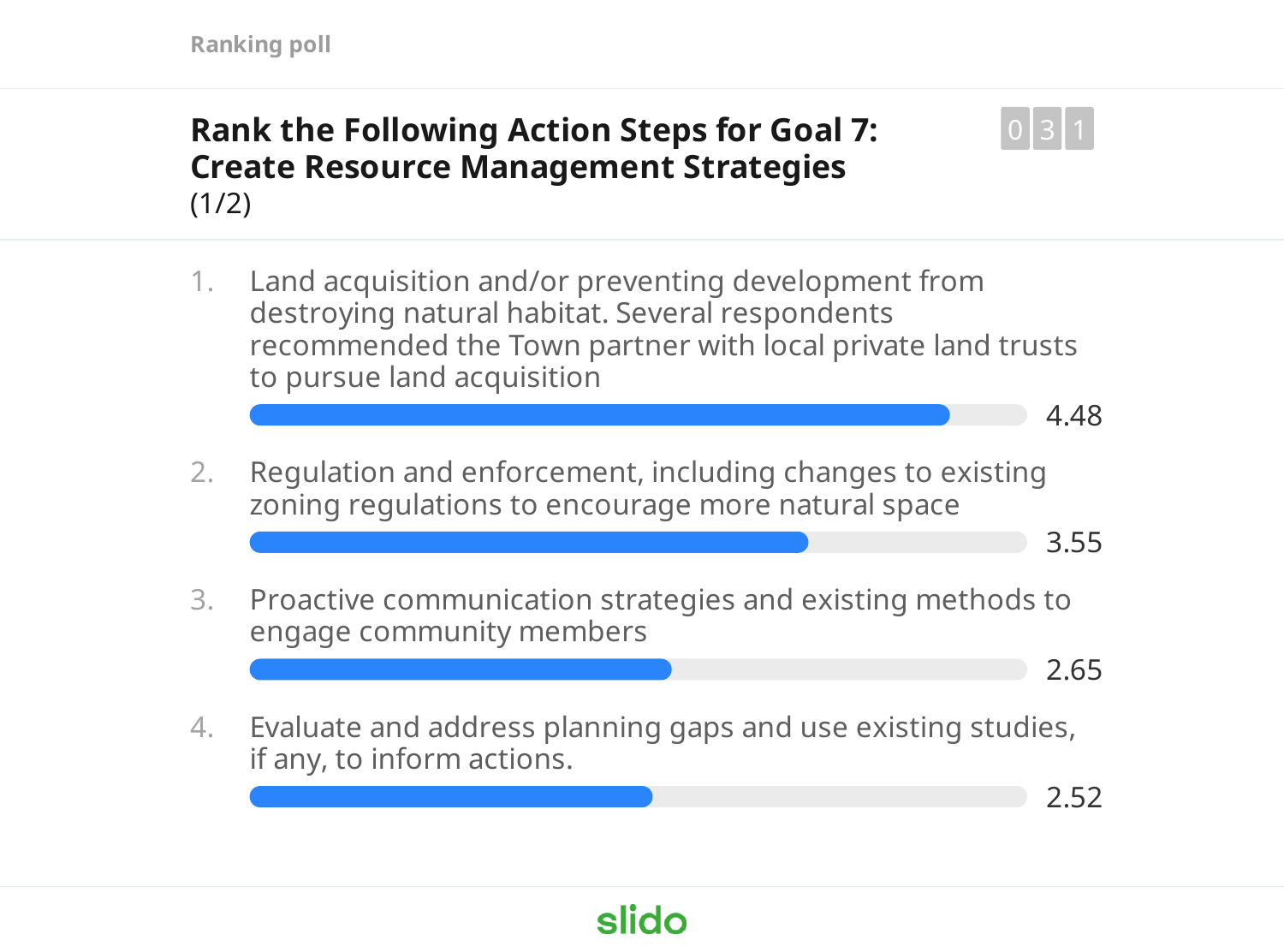#### **Rank the Following Action Steps for Goal 7: Create Resource Management Strategies** (2/2)



1.81

0 3 1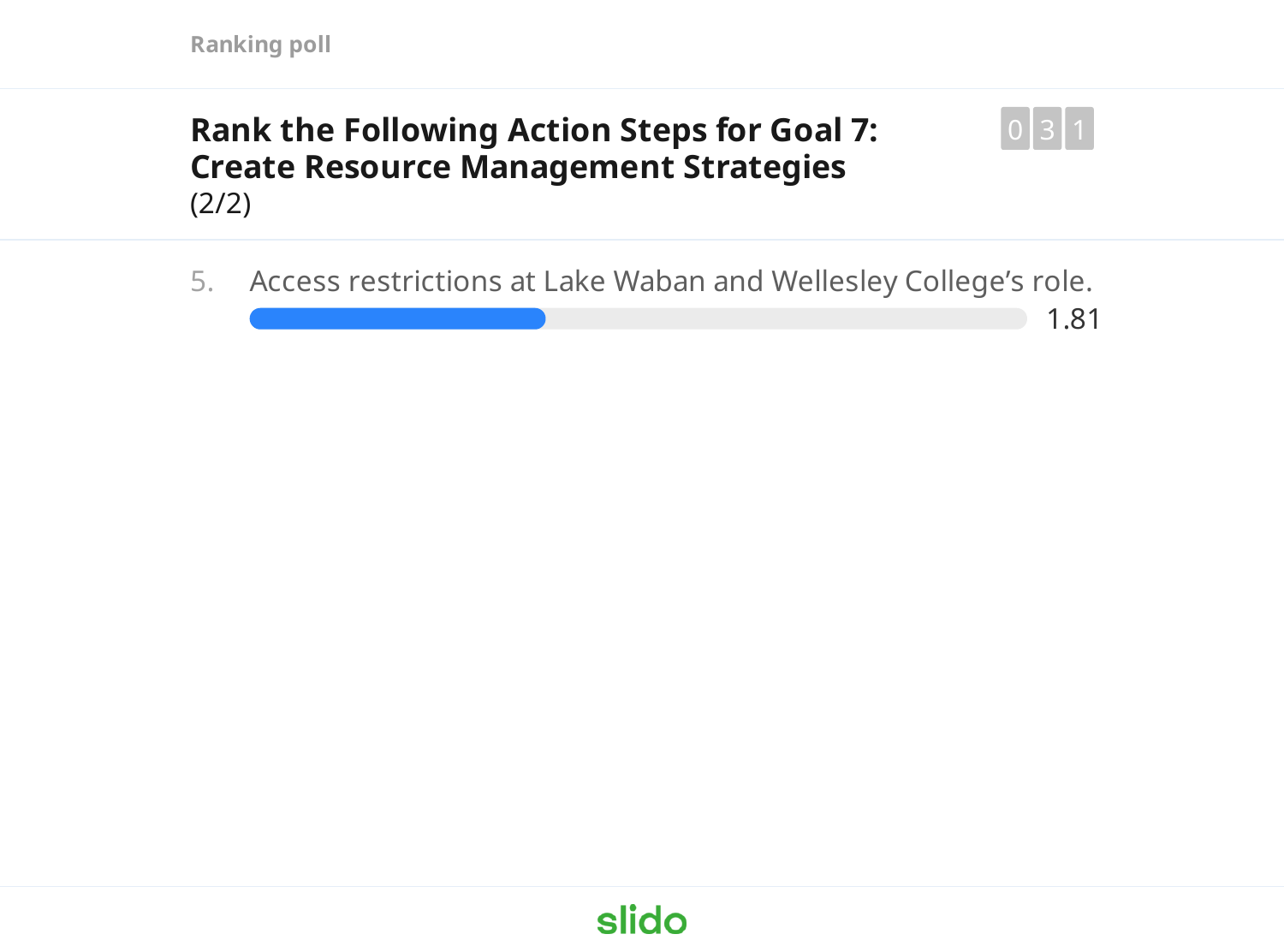#### **Rank the Following Actions for Goal 8: Promote the awareness and use of parks, recreation facilities, and open space resources**

- 1. Not adding too many recreational facilities, especially at the expense of natural resources and land.
	- 3.29

0 3 1

- 2. Increasing community engagement, encouraging use of active and passive recreation spaces through events and education, and increasing outreach to solicit diverse community input on OSRP topics.
- 3.19
- 3. Adding recreation facilities, specifically a Town pool and dog park

2.00

4. Lights at recreation fields, with a split between wanting and not wanting lights installed

1.52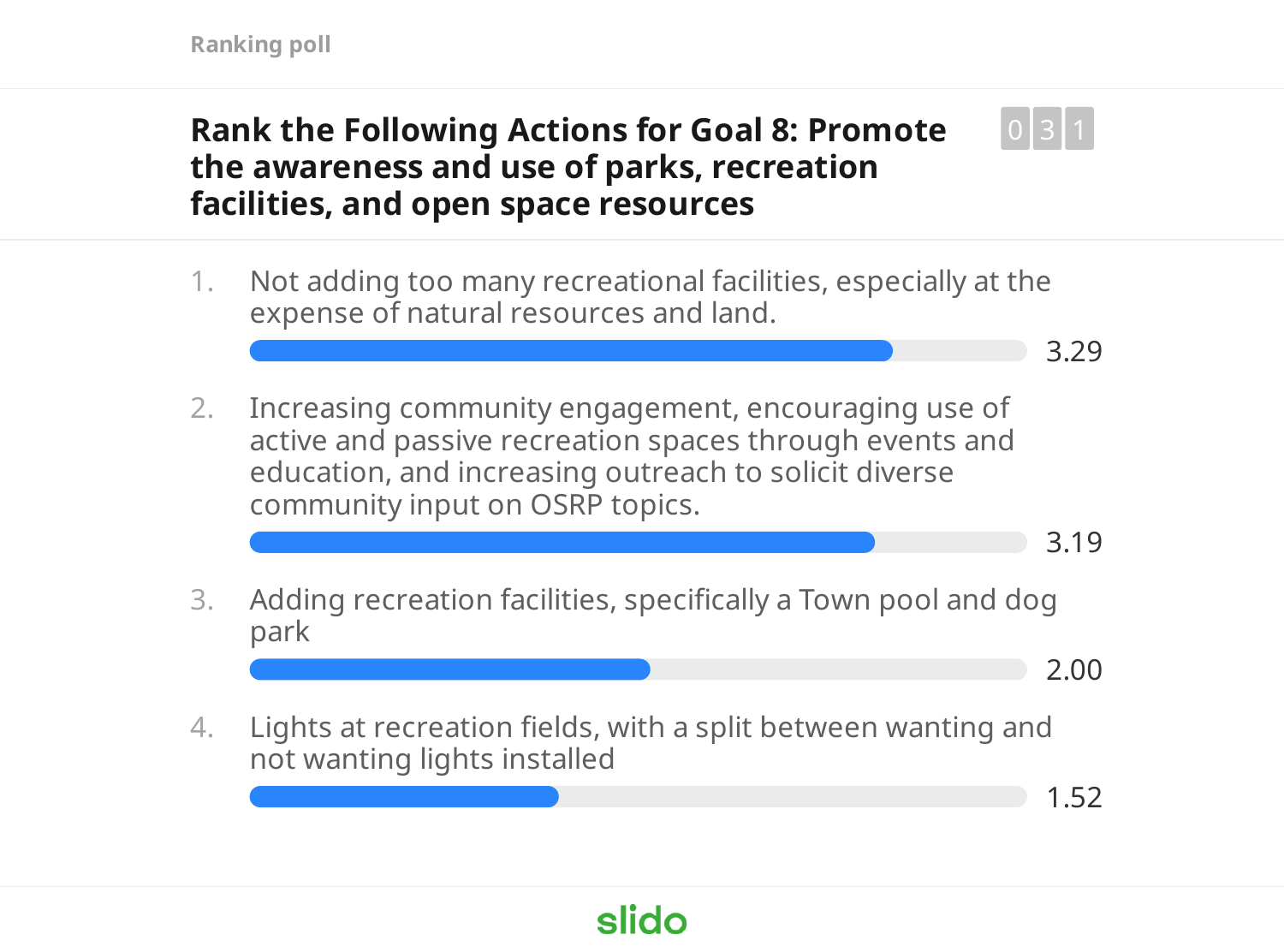### **Rank the Following Actions for Goal 9: Ensure that open space and recreational programs continue.**



1. Preserving natural open space, not converting natural lands into recreational facilities, and establishing limits to recreational space.

5.96

0 2 7

2. Understanding and/or defining "needs" more clearly. Proposed action included continued engagement with community members to solicit feedback and assessing current recreation facilities to identify areas for improvement.

4.59

3. Establishing a walking path around Lake Waban. 3.93 4. Focusing the Natural Resource Commission's activities on non-recreation spaces 3.70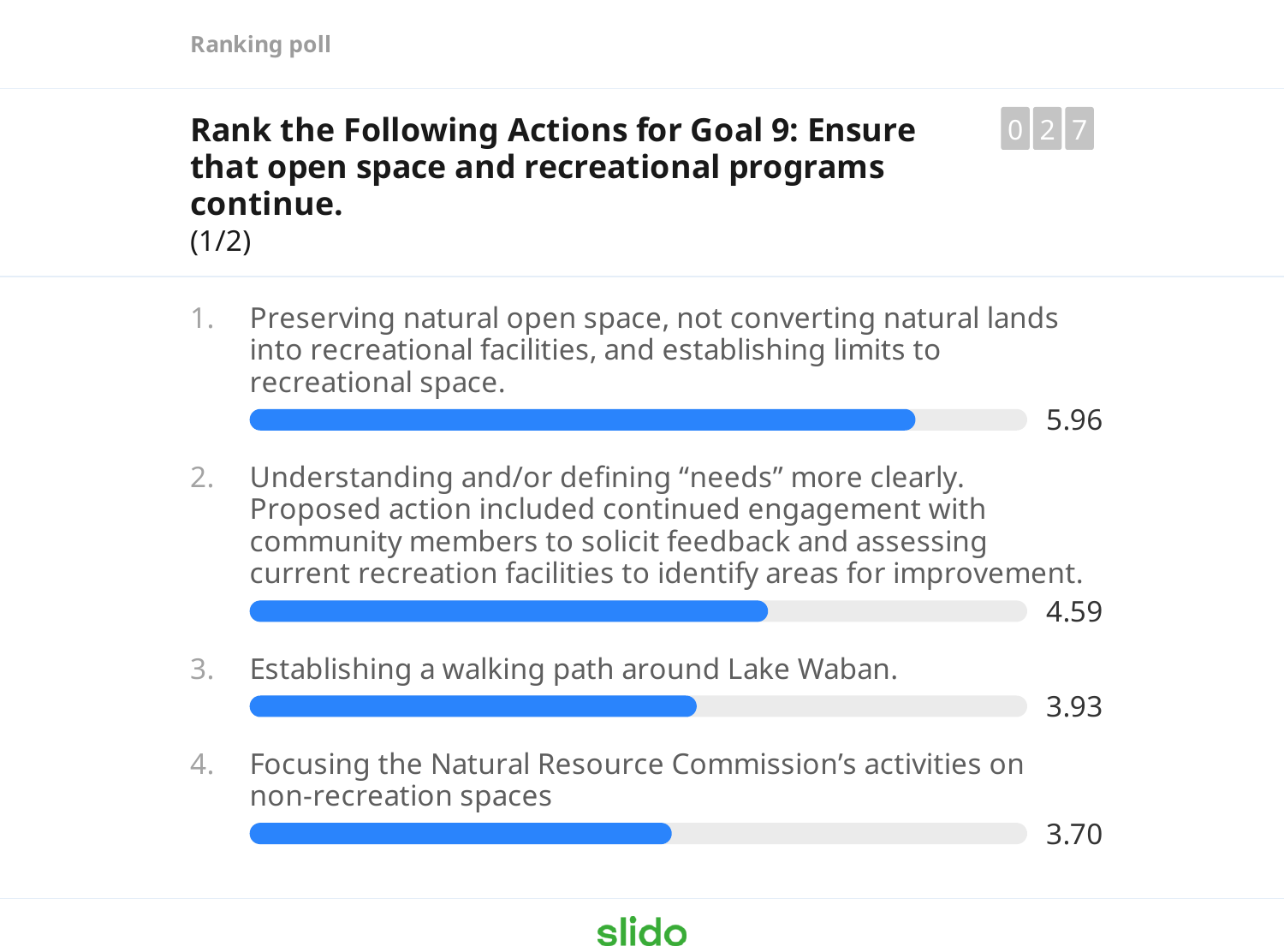### **Rank the Following Actions for Goal 9: Ensure that open space and recreational programs continue.**



5. Engaging with Wellesley College. 3.33 5. Limiting lights versus installing lights 3.33 7. Expanding the Town's current roster of recreational facilities, specifically playground spaces, bike and walking trails, pools, recreational fields, and bathrooms.

3.15

0 2 7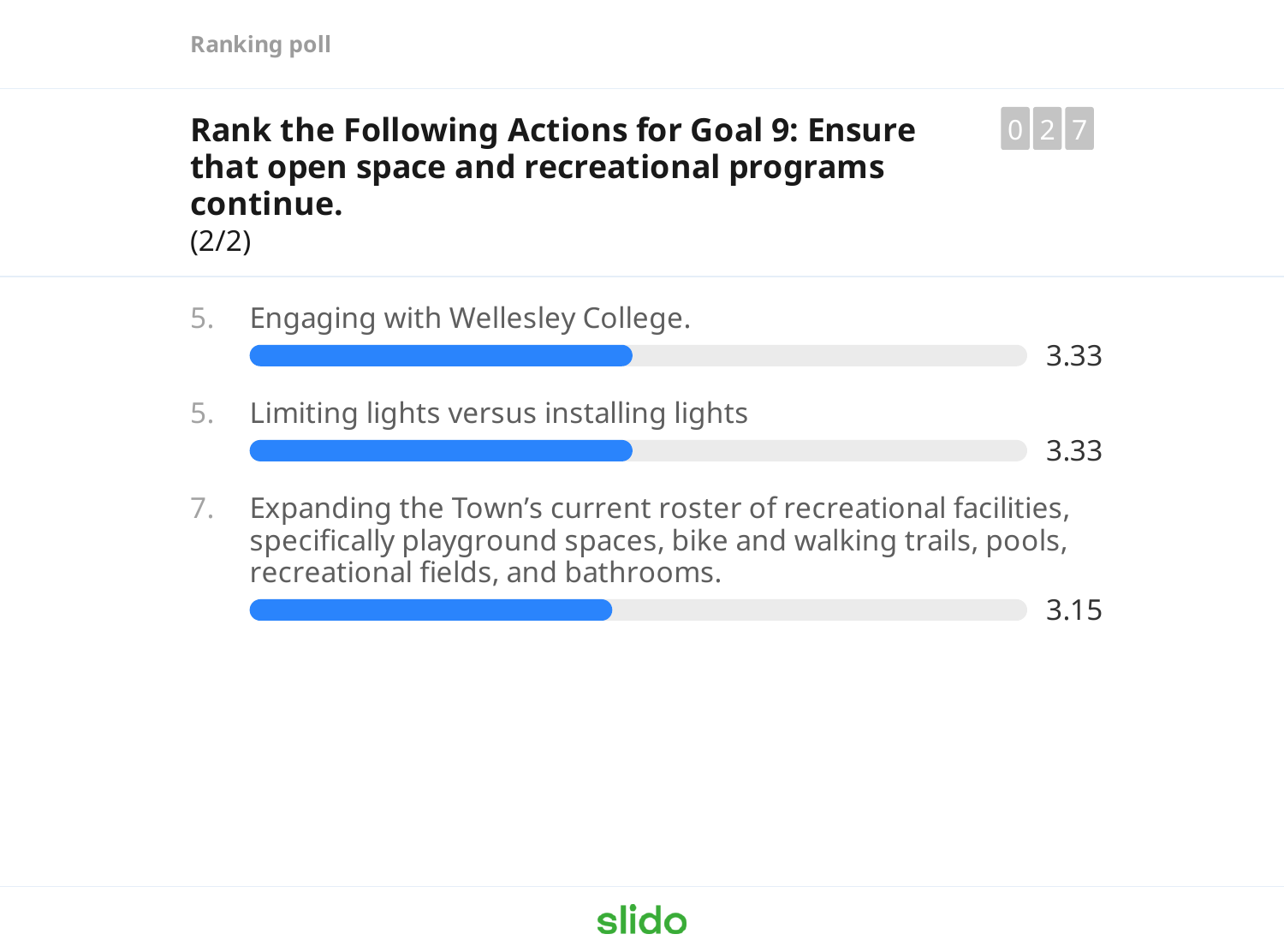#### **Rank the Following Actions for Goal 10: Provide opportunities for safe and enjoyable walking and bicycle access throughout Town.**



- 2. Adding and/or improving bike lanes and sidewalks on specific roads/paths (Weston Rd, Route 9, Brook Path, Wellesley Ave at Wellesley Country Club, Elm Bank Reservation to Wellesley Square,
	- 2.23

2.42

0 3 1

3. Enforcing traffic rules for both vehicular traffic and cyclists on shared roads

1.36

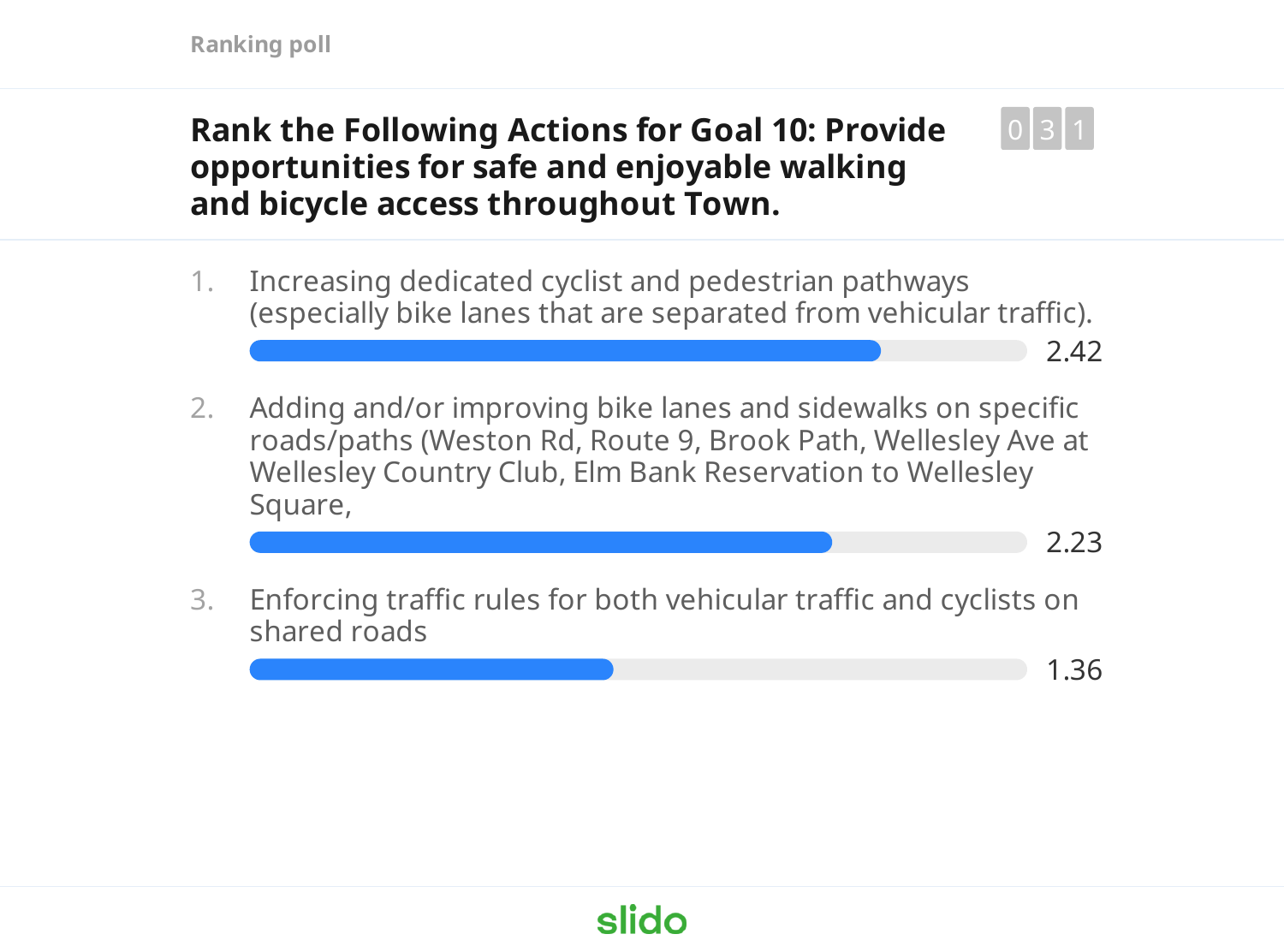#### **What is the Town doing well to meet community Open Space and Recreational needs?**



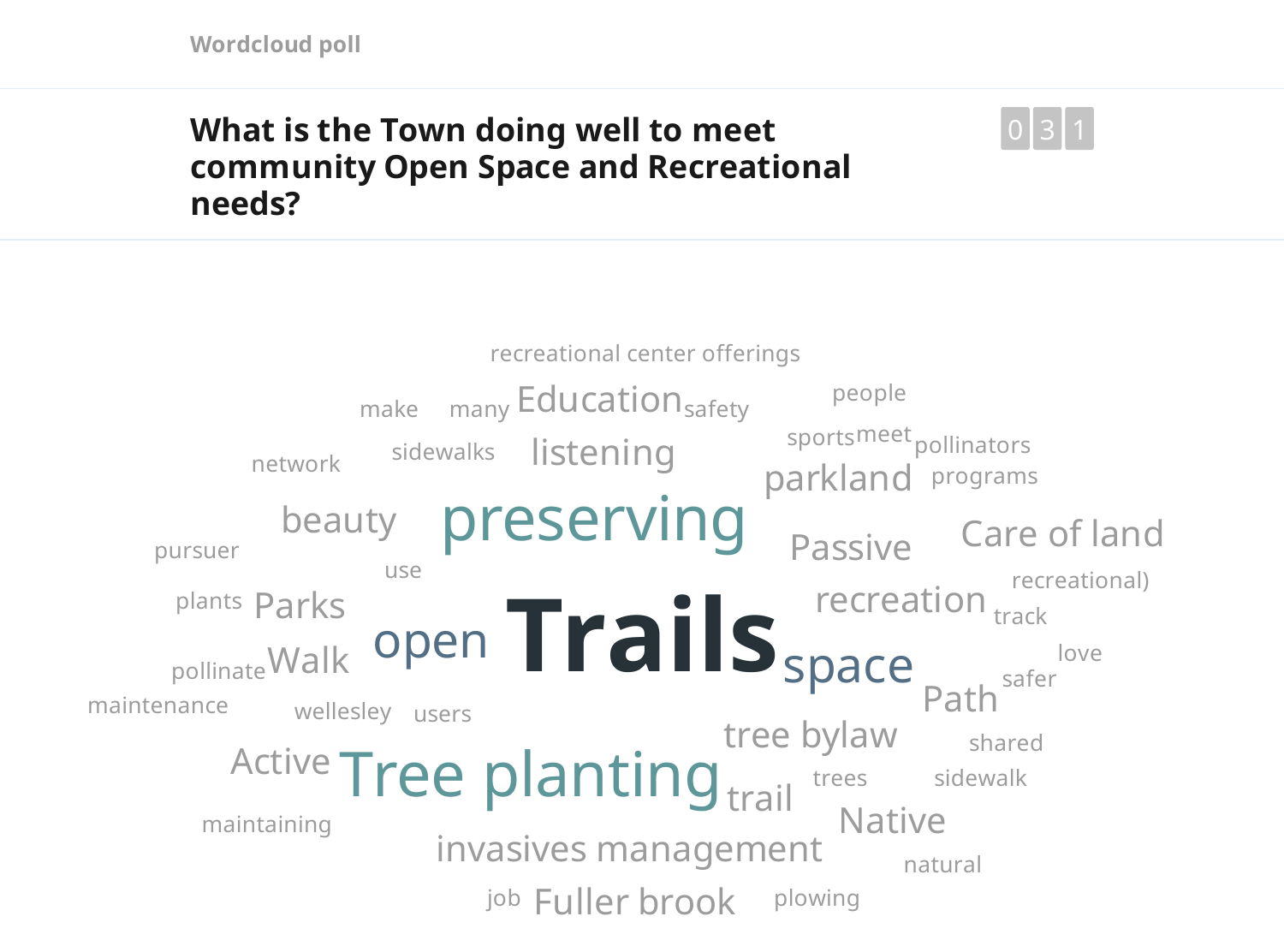### **What could the Town do better and how?**



Drive less No idling **Protect trees** Enforcement Sound/light pollution Safe crossings  $\prod_{i=1}^{n}$  limit development Less asphalt Mountain bike park Cut traffic leaf blowers Safe bike routes Protect land enforcing leash law More crosswalk lights Limit traffic Dogs under owner control reduce imperveous noise polution Use less salt on roads  $\Lambda$   $\Lambda$  out that  $\mathbf{a}$  in  $\mathbf{b}$  is  $\mathbf{b}$  access to private land Safer paths Protect